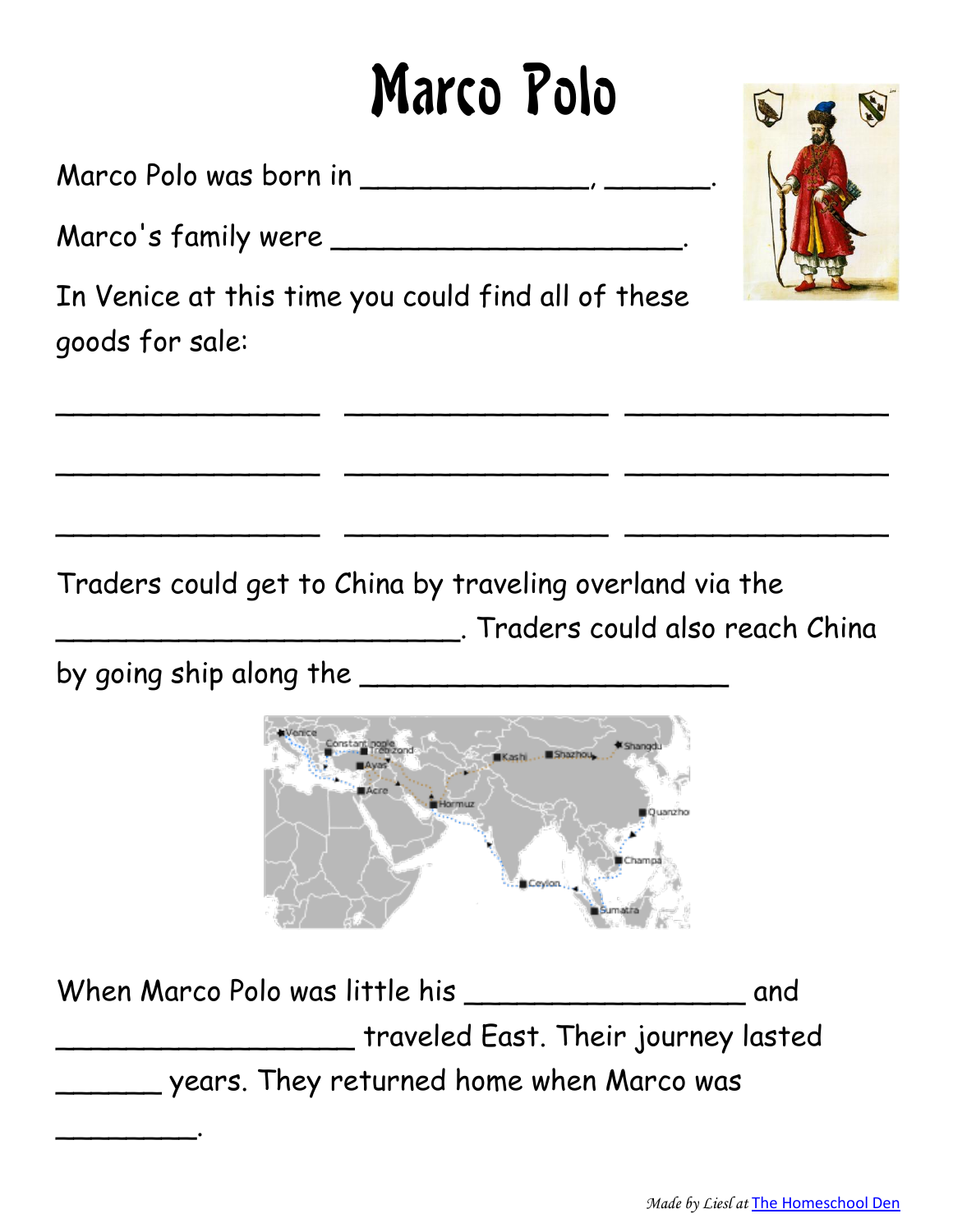Two years later, they decided to return to China this time with Marco Polo. Kublai Khan had asked them to return to China with \_\_\_\_\_\_\_ \_\_\_\_\_\_\_ from the tomb of Jesus.



The three Polos traveled to the Holy Land and found two Dominican \_\_\_\_\_\_\_\_\_ willing to travel with them. The monks became terrified of bandits and returned to Jerusalem while the Polos continued on their way.

They reached Kublai Khan's summer \_\_\_\_\_\_\_\_\_\_\_\_\_ at Shangdu. Marco described Kublai as "the most \_\_\_\_\_\_\_\_\_\_\_\_\_\_\_\_ ruler, in subjects and in land and in

treasure, that the \_\_\_\_\_\_\_\_\_\_\_\_\_\_ has ever known."



| Marco told of                             |
|-------------------------------------------|
| $*$ paper $\rule{1em}{0.15mm}$            |
| *unicorns (probably _                     |
| *tales about a mysterious southern land - |
| probably                                  |
|                                           |

 $*W$ ar  $\qquad \qquad \overbrace{\qquad \qquad }$ 

 $-$  fishers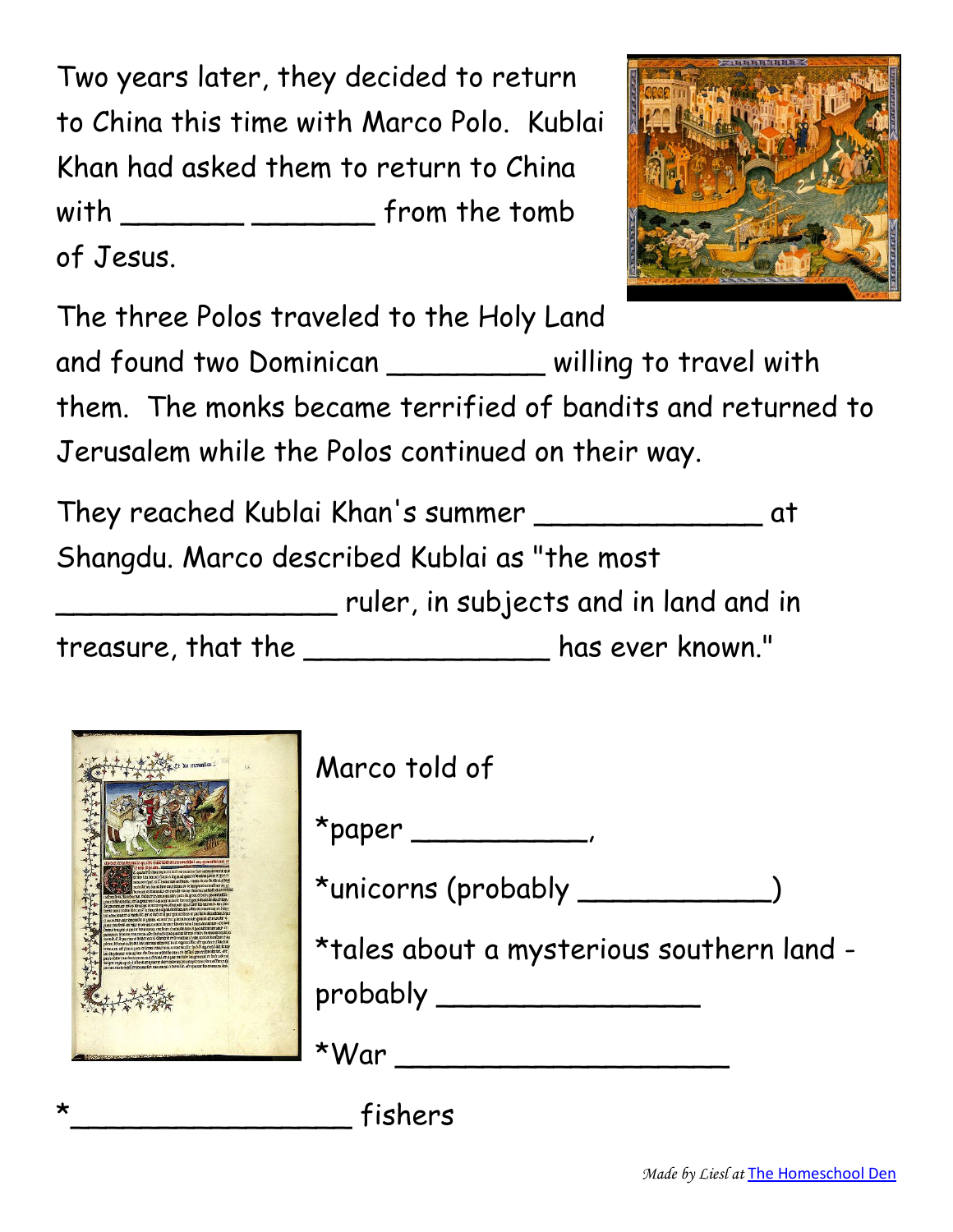\*People with \_\_\_\_\_\_\_\_\_\_\_\_ teeth

\*"men with tails" -- \_\_\_\_\_\_\_\_\_\_\_\_\_\_\_\_\_\_\_

After traveling in the East for over \_\_\_\_\_\_\_\_\_\_\_\_\_ years, the Polos wanted to go home. They left with the princess to help guide the fleet to the borders of \_\_\_\_\_\_\_\_\_\_\_\_\_. They brought home \_\_\_\_\_\_\_\_\_\_\_\_, seeds from Asian trees and other wonders.

After returning home Marco Polo was appointed commander of a Venetian ship. Venice was fighting Genoa. Marco was captured and was put in jail. There he met Rustichello who offered to write down his tales. Their book Description of the \_\_\_\_\_\_\_\_\_\_\_\_\_ was later renamed the \_\_\_\_\_\_\_\_\_\_\_\_\_\_\_\_\_

of Marco Polo.

It became a best seller in Europe! Even Christopher

\_\_\_\_\_\_\_\_\_\_\_\_\_\_\_\_\_\_ had a copy when he set out to find a

route to Asia by sailing \_\_\_\_\_\_\_\_\_\_ in 1492.

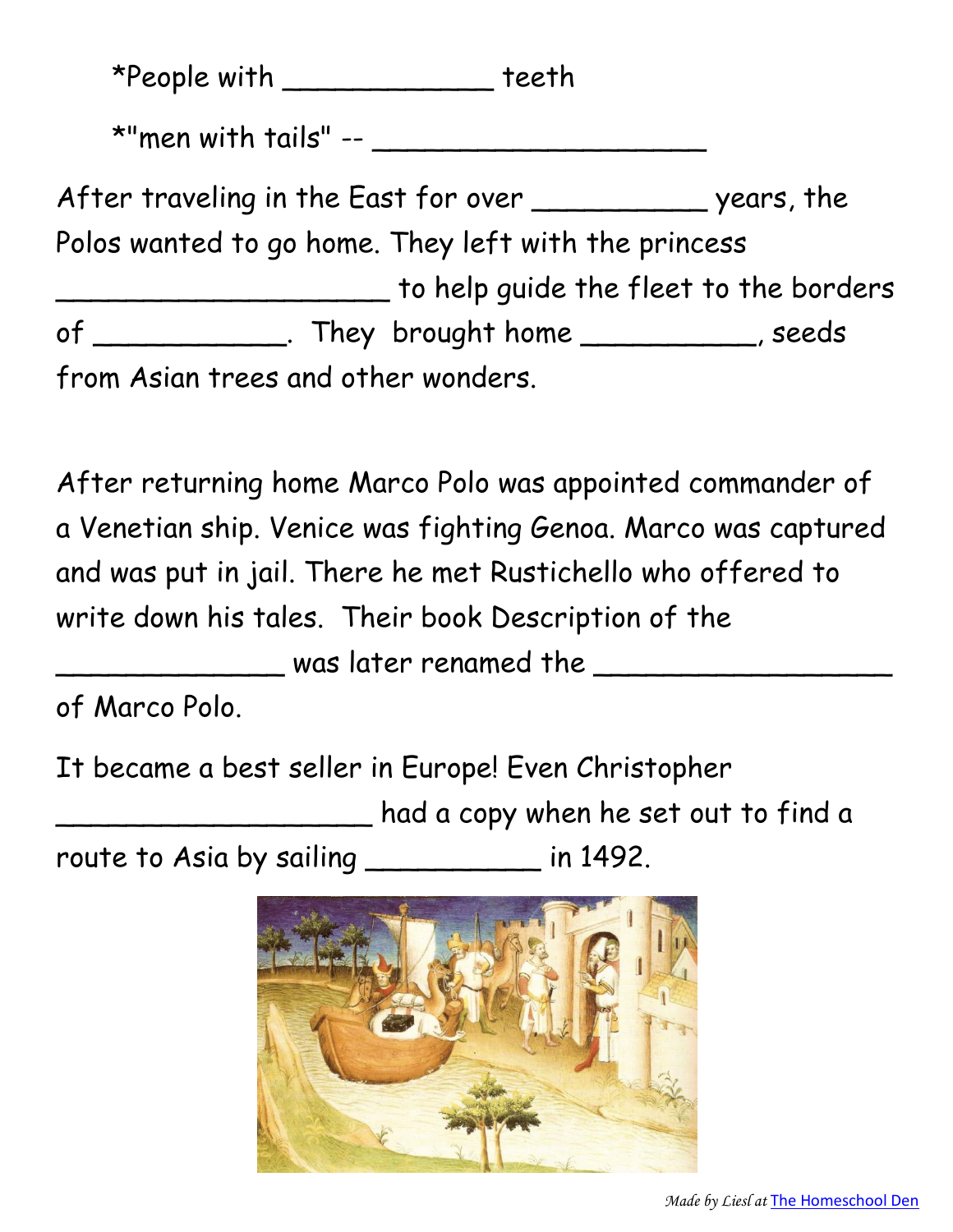## Marco Polo Answers

Marco Polo was born in Venice, Italy

Marco's family were merchants

In Venice at this time you could find all of these goods for sale:

glassware; glazed tiles; pottery; metal ware; Chinese ceramics; porcelain; bronze; silk and wool; exotic spices

Traders could get to China by traveling overland via the Silk Road

Traders could also reach China by going ship along the Spice Route

When Marco Polo was little his father and uncle traveled East. Their journey lasted 9 years. They returned home when Marco was 15.

Two years later, they decided to return to China this time with Marco Polo. Kublai Khan had asked them to return to China with Holy Oil from the tomb of Jesus.

The three Polos traveled to the Holy Land and found two Dominican monks willing to travel with them. The monks became terrified of bandits and returned to Jerusalem while the Polos continued on their way.

They reached Kublai Khan's summer palace at Shangdu. wa Marco described Kublai as "the most powerful ruler, in subjects and in land and in treasure, that the world has ever known."

#### Marco told of

- paper money
- \*unicorns (probably rhinoceros
- \*tales about a mysterious southern land -probably Australia
- \*War Elephants
- \*Pearl fishers
- \*People with gold-plated teeth
- \*"men with tails" -- orangutans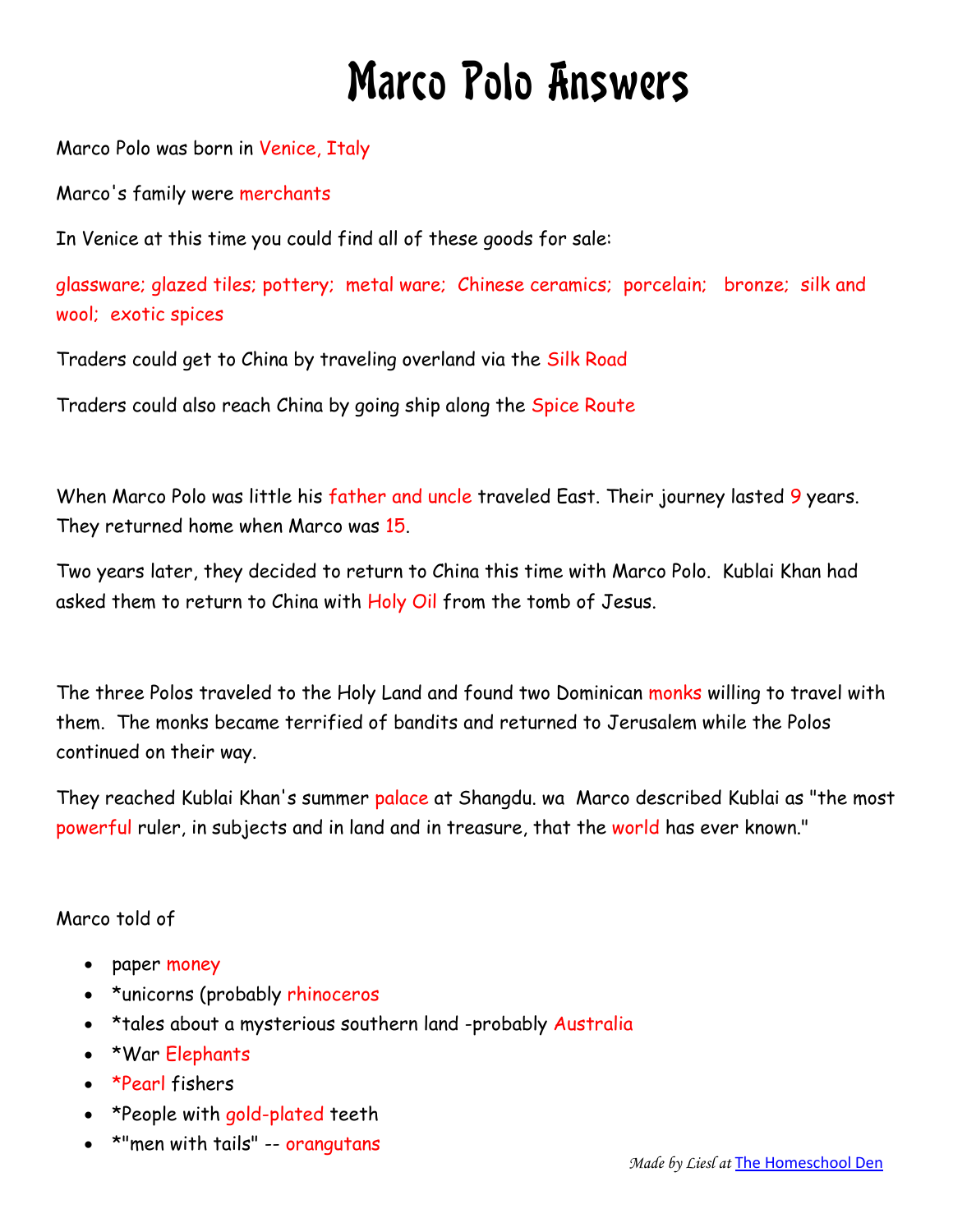After traveling in the East for over 20 years, the Polos wanted to go home. They left with the princess Kokachin to help quide the fleet to the borders of Iran. They brought home rubies, seeds from Asian trees and other wonders.

After returning home Marco Polo was appointed commander of a Venetian ship. Venice was fighting Genoa. Marco was captured and was put in jail. There he met Rustichello who offered to write down his tales. Their book Description of the World was later renamed the Adventures of Marco Polo.

It became a best seller in Europe! Even Christopher Columbus had a copy when he set out to find a route to Asia by sailing West in 1492.